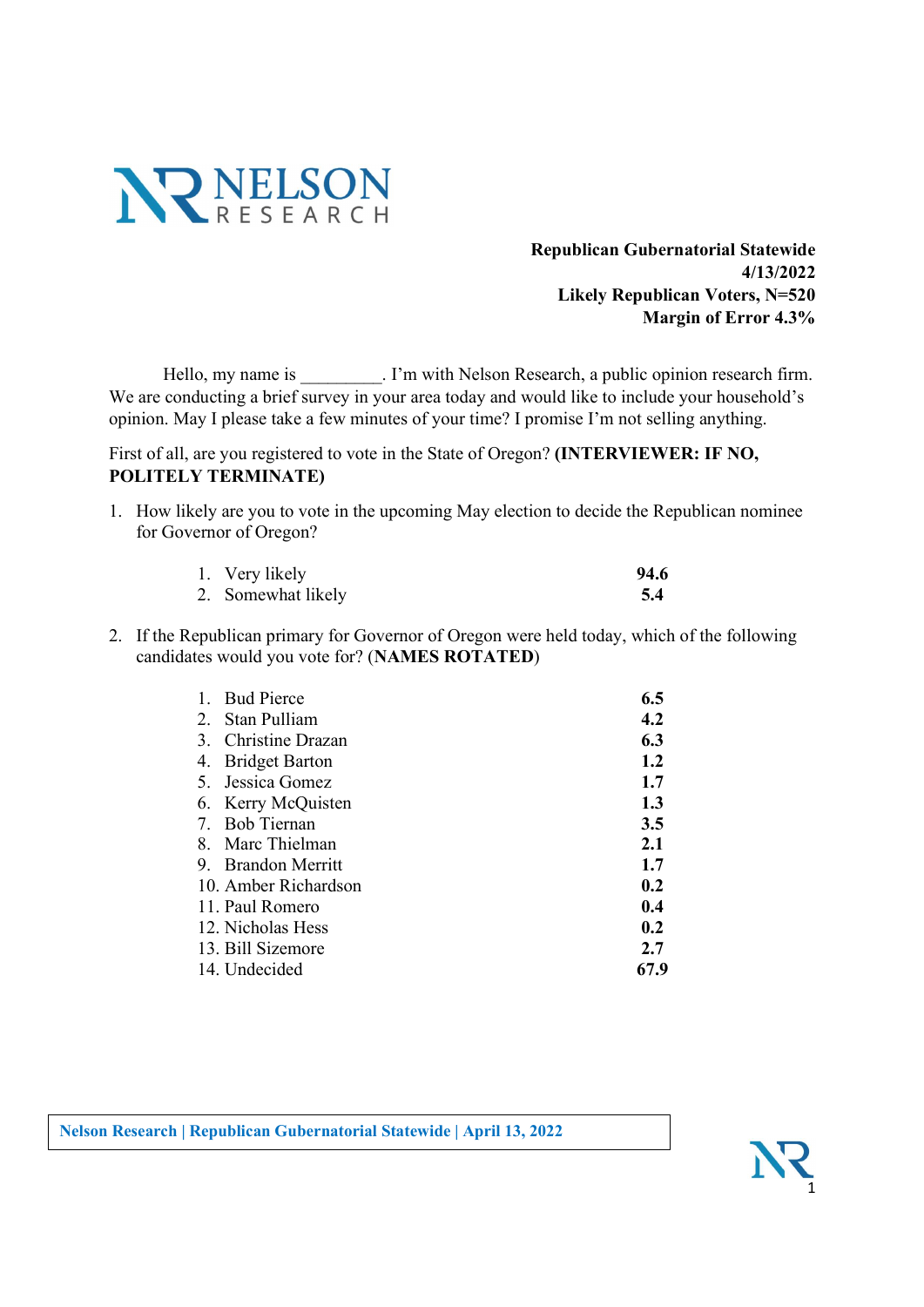3. (UNDECIDED Q2 ONLY) If you absolutely had to choose today, which Republican candidate would you lean toward voting for? (NAMES ROTATED)

| 1. Bud Pierce        | 4.2  |
|----------------------|------|
| 2. Stan Pulliam      | 1.0  |
| 3. Christine Drazan  | 1.9  |
| 4. Bridget Barton    | 0.6  |
| 5. Jessica Gomez     | 2.1  |
| 6. Kerry McQuisten   | 1.2  |
| 7. Bob Tiernan       | 1.7  |
| 8. Marc Thielman     | 1.7  |
| 9. Brandon Merritt   | 0.6  |
| 10. Amber Richardson | 1.0  |
| 11. Paul Romero      | 0.2  |
| 12. Nicholas Hess    | 0.2  |
| 13. Bill Sizemore    | 2.5  |
| 14. Still undecided  | 47.5 |

|                              | <b>Initial</b> | Lean | Total |
|------------------------------|----------------|------|-------|
| <b>Bud Pierce</b><br>1.      | 6.5            | 4.2  | 10.7  |
| 2.<br>Stan Pulliam           | 4.2            | 1.0  | 5.2   |
| 3.<br>Christine Drazan       | 6.3            | 1.9  | 8.2   |
| <b>Bridget Barton</b><br>4.  | 1.2            | 0.6  | 1.8   |
| 5.<br>Jessica Gomez          | 1.7            | 2.1  | 3.8   |
| Kerry McQuisten<br>6.        | 1.3            | 1.2  | 2.5   |
| 7.<br><b>Bob Tiernan</b>     | 3.5            | 1.7  | 5.2   |
| 8.<br>Marc Thielman          | 2.1            | 1.7  | 3.8   |
| 9.<br><b>Brandon Merritt</b> | 1.7            | 0.6  | 2.3   |
| 10. Amber Richardson         | 0.2            | 1.0  | 1.2   |
| 11. Paul Romero              | 0.4            | 0.2  | 0.6   |
| 12. Nicholas Hess            | 0.2            | 0.2  | 0.4   |
| 13. Bill Sizemore            | 2.7            | 2.5  | 5.2   |

Nelson Research | Republican Gubernatorial Statewide | April 13, 2022